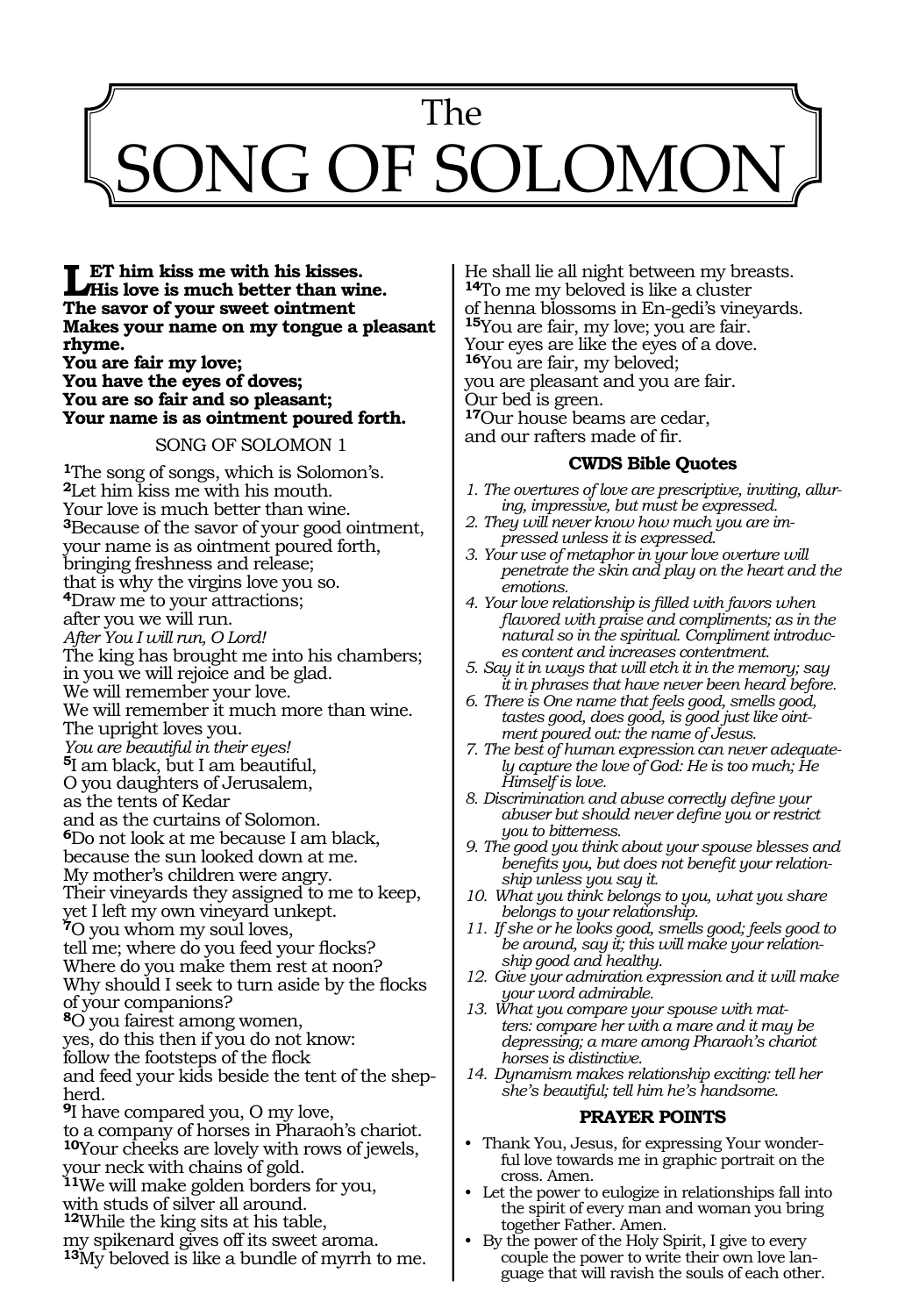Amen.

- I call every husband and every wife to the school of perfecting the art of compliment, in the name of Jesus.
- Loving Father, place fiery love in the eyes of every husband and every wife for their spouse, in the name of Jesus.

**LILY** of the valley,<br> **I** am sick from love; oh, I draw near. **Daughters of the land, do not stir me, For his precious voice I long to hear. Then I heard you coming, Leaping on the mountains, skipping on.**

**You said, "Rise up my fair one,**

**for in my secret place you belong."** 

**Rose of Sharon feed me: feed me with the apples from your lap;** 

**Speak gently, say, "O my dove, you are in the cleft of the rock."** 

**Beautiful is your countenance; O my love; your voice is sweet to me!** 

**Your left hand is under my head and your right hand embraces me.** 

# SONG OF SOLOMON 2

**<sup>1</sup>**I am the rose of Sharon; the lily of the valley I am.

**<sup>2</sup>**As the lily among thorns, so is my love among the daughters of the land.

**<sup>3</sup>**As the apple tree among trees, even the trees of the wood,

so is my beloved among the sons, *he stands out; yes he does.* 

I sat under his shadow and great delight filled my face.

I ate of his fruits; his fruits were so sweet to my taste.

**<sup>4</sup>**He brought me to his house of banquet; his banner over me is love.

**<sup>5</sup>**Supply me with raisins, feed me with apples for comfort.

Feed me with apples; I am sick with love; with love I am sick.

**<sup>6</sup>**His left hand is under my head, with his right hand I am embraced.

**7**I charge you, O daughters, daughters of Jerusalem hear me say,

"By the roes I charge you, I charge you by the gazelles of the field,

do not stir him nor awake my love until he pleases."

**<sup>8</sup>**The voice of my beloved, behold, he comes leaping on the mountain tops;

skipping on the hills; he is like a deer or a young hart.

**<sup>9</sup>**He stands behind our walls looking out the windows with his face.

**<sup>10</sup>**Then my beloved spoke, and my heart raced to hear him say,

"Rise up my fair one, come away my love, my love arise,

**<sup>11</sup>**for the winter is past and the rain is gone; it is clear blue skies.

**<sup>12</sup>**The flowers appear on the earth; the time of

singing birds is at hand.

You can hear the voice of turtledoves; you can hear them in the land.

**<sup>13</sup>**The fig tree bears green figs and the vine is filled with tender grapes.

Ooh, they smell so good! Arise my love; my fair one come away.

**<sup>14</sup>**In the cleft of the rock you are; in the cleft I placed you, O my dove.

*Can you discern the season?*

*You are surrounded by the sweetness of God's love!*

"You are in the secret places of the stairs; let me see your features filled with life.

You are looking lovely; let me hear you speak; sweet is your voice!"

**<sup>15</sup>**Help us catch the foxes, the little foxes that spoil the vines.

Our vines have tender grapes and by the little foxes they are spoilt.

**<sup>16</sup>**My beloved is mine and I am his; he feeds me among lilies. Hear me say,

**17"**Be like the young deer on the mountains; romp like the roe until break of day."

*@Feed me with love in Your Eden; embrace me, O Lord, with Your arms.* 

*Until the shadows flee, like a young deer I'll be; until the Son brings me new warmth.* 

# **CWDS Bible Quotes**

- *1. Make her that distinctive rose that is always spoken about: the rose of Sharon. Make Him your Lord and that distinctive rose in your eyes.*
- *2. Any comparison with your spouse should be a no comparison: none like you; a lily among thorns and an apple tree among trees of the forest.*
- *3. True fulfillment in a relationship comes when you appreciate your spouse enough to be content to sit in his or her shade; to enjoy his/her fruit and to love, consume compliment and not compete with his/her work.*
- *4. Let the banner over your spouse that identifies you with him or her; that identifies him or her with you, that speaks to ownership, separation and exclusivity: be only love, not control.*
- *5. The Lord has all the rights to you but the only hold and claim He makes, is love: His banner over you is love.*
- *6. Love is protective, love is appreciative, love promotes, love protects, love exalts; love that impresses must be expressed. Love that is silent gives expression to vocalized disagreements.*
- *7. The big things are normally covered, it is the small things that matter; your attentiveness to the small things builds your relationship. Be alert for the small things, the little foxes, the things taken for granted, creeping into your relationship with destructive underestimated power.*
- *8. Love gives itself away to embrace the love that is coming its way; your beloved is yours and you are theirs.*
- *9. Love is never abated but it is always anticipated; love is receptive and love is responsive; when love is abundant love is expectant.*

# **PRAYER POINTS**

• Marvelous Lord, elevate husbands and wives in the eyes of their spouses; let their eyes be fixed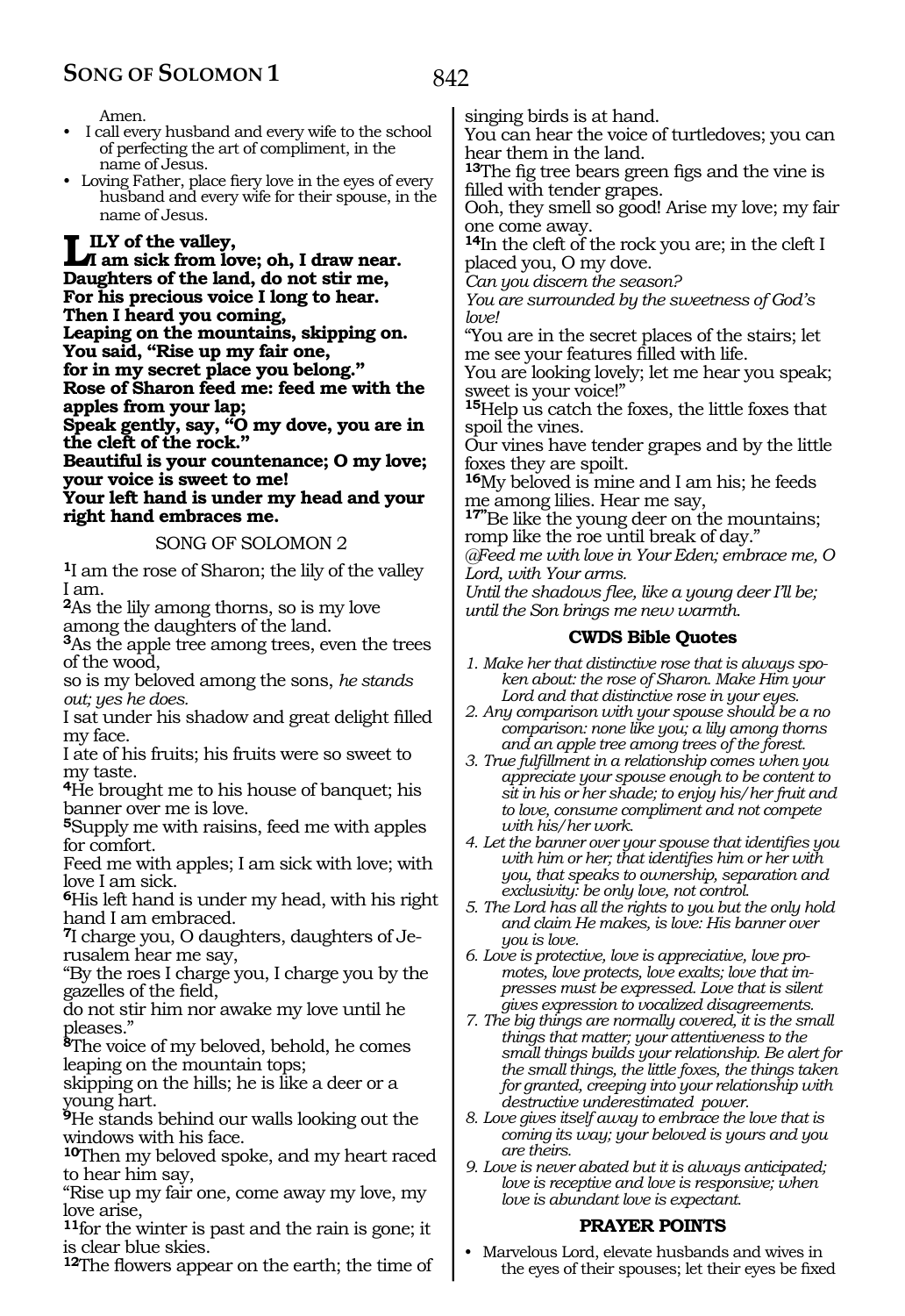and exclusively theirs, in the name of Jesus. • Let every spirit of lust targeting marriages be

- crushed by fire, in the name of Jesus. • By the power in the blood of Jesus, I drive away competition in families and households; let spouses compliment, celebrate and complete each other. Amen.
- I declare, by the power of the Holy Spirit, that love shall be the only banner of control and the prevailing identity in Christian marriages. Amen.

# **I** SOUGHT him, how I sought him,<br>For my soul loves him so. **I sought him by night; I did not find him, so into the streets and highways I did go. I sought him until I found him. I brought him to my mother's house. Daughters of Jerusalem, do not stir him. My beloved is with me now.**

# SONG OF SOLOMON 3

**<sup>1</sup>**By night, on my bed, I sought him; I sought the one my soul loves so. I sought him but did not find him, **<sup>2</sup>**so I said, "I will now rise and go. I will go about the city, in the highways and in the streets, to seek the one who my soul loves so much." But I did not find the one I sought. **<sup>3</sup>**The watchmen of the city found me; I asked, "Do you see the lover of my soul?" **<sup>4</sup>**It was just a short distance that I left them; I rejoiced, for there he was found. I held him, how I held him; I would not let him go until I brought him to my mother's house and into her chambers I held him close. **<sup>5</sup>**I charge you, O daughters of Jerusalem, by the gazelles and roes of the field, do not stir or awake my love; let him lie until he pleases. *@I sought Him, will you seek Him? If you seek Him, He will be found. When you find Him, will you take Him, to your family make Him known?* **<sup>6</sup>**Who is this who comes from the wilderness like pillars of smoke? Who is this man, perfumed with myrrh and frankincense, with all powders of the merchants? **<sup>7</sup>**Behold his bed, which is Solomon's. Sixty valiant men are all around. Valiant warriors of Israel; **<sup>8</sup>**they hold swords; they are experts. Each has a sword on his thigh because of the threat in the night. **<sup>9</sup>**A chariot of the wood of Lebanon King Solomon has made for himself. **<sup>10</sup>**He made the pillars of it silver. He made the bottom of it gold, the covering of it was purple, and the midst was paved with love! Oh, love! It was for the daughters of Jerusalem. **<sup>11</sup>**Go forth, O daughters of Zion; gaze at King Solomon with his crown, with which his mother had crowned him,

in the day he was espoused; the day of gladness of his heart. *@Go forth all you people of the earth! Behold a greater Love that gave Himself for all!*

# **CWDS Bible Quotes**

- *1. Though the body goes to sleep the heart never sleeps; passion prevents sleep and terminates sleep to pursue love.*
- *2. Love is active and not passive; it searches, it seeks; it pursues and persists with everything until it prevails.*
- *3. Your absence may be noticed by many but must be missed by at least one; there is someone below looking out for you and Someone above always watching over you.*
- *4. Family is a foundation where love flourishes on strong parental and sibling support.*
- *5. The family home should be a place of rest for your spouse; it should be a loving home and a home to love.*
- *6. Never take love for granted, pro-actively defend love and cover love in prayer to ensure it rests securely in your home.*
- *7. Anticipate the entrance of love, celebrate the entrance of love, eulogize the entrance of love and you will seal off the exit of love.*

# **PRAYER POINTS**

- I speak renewed passion into lagging marriages; let friendship and lust for each other resurge today. Amen.
- Thank You for love demonstrated Father. I drive away every spirit of lust disguised as love pursuing our young virgins. In the name of Jesus.
- Thank You Jesus, that Your arrow of love has pierced a heart on my behalf; someone misses me and You cover me. Amen.
- I speak healing into every broken extended family relationships affecting marriages, in the name of Jesus. Amen.

**Well of living waters, Oh, how sweet you are, my love. You have ravished my heart with your eyes.** 

**Your eyes are lovely as the dove. Honeycomb with honey and milk, Your plant is an orchard with pleasant fruits.** 

**Living waters, streams of Lebanon, I cannot see one spot or fault in you.** 

SONG OF SOLOMON 4

**<sup>1</sup>**Behold you are fair, my love; indeed you are so fair.

You have dove's eyes within your locks; like a flock of goats, so is your hair; the goats that appear on Mount Gilead. **<sup>2</sup>**And speak of your teeth! They are just as sheep that are shorn; your teeth are like a flock of sheep. They come up from the washing and everyone bears twins; none is barren among them. *And, oh, look at those lips!*  **<sup>3</sup>**Your lips are like a thread of scarlet, and elo- quent is your speech.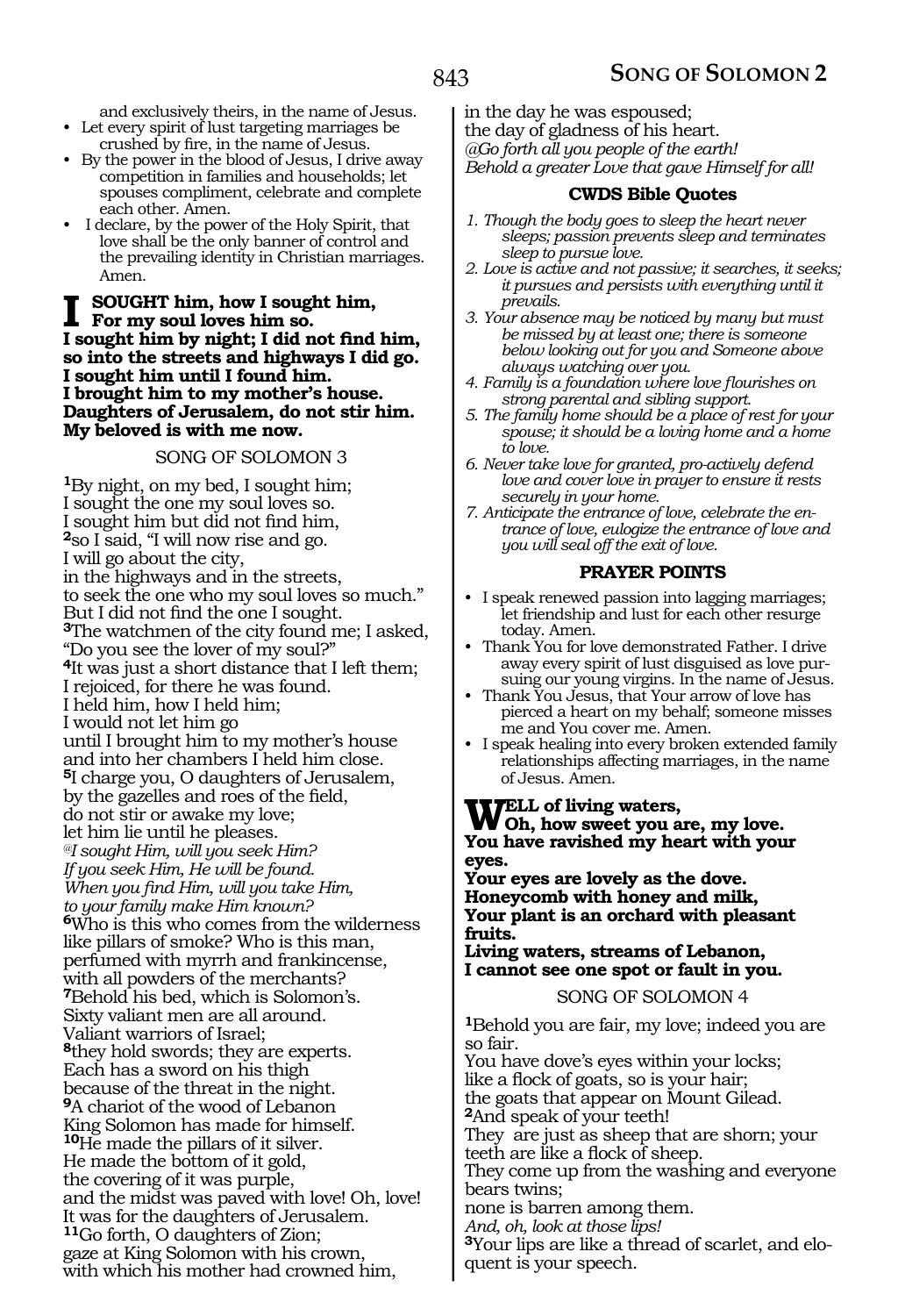Your temples are like a piece of pomegranate there within your locks, lovely and neat. **<sup>4</sup>**Your neck is like the tower of David, built for

armory,

upon which they hang a thousand bucklers, all shields of men who are mighty.

**<sup>5</sup>**Your two breasts are like two young twin roes

which among the lilies gently feed.

**<sup>6</sup>**I will go up to the mountain of myrrh until

daybreak and shadows flee, and to your hill of frankincense.

**<sup>7</sup>**You are fair my love.

There is no spot in you.

*Until dawn my spirit will actively look above.* 

**<sup>8</sup>**Come with me from Lebanon, my spouse;

come with me from Lebanon.

Look from the top of Amana, from the top of Shenir and Hermon,

from the lions' dens and the mountains of leopards.

**<sup>9</sup>**You have ravished my heart, my sister, my love;

you have ravished my heart.

With one glance of your lovely eyes;

with a link from your necklace I am mesmerized.

**<sup>10</sup>**How fair is your love, my sister, my spouse! How much better is your love than wine,

and the smell of your perfume much sweeter than every spice.

**11**Your lips, O my spouse, drip as the honeycomb.

Honey and milk are under your tongue.

The smell of your garment is like the smell of Lebanon.

**<sup>12</sup>**An enclosed garden is my spouse, a spring shut up, a sealed fountain.

**<sup>13</sup>**Your plants are an orchard of pomegran- ates, filled with much pleasant fruits:

**<sup>14</sup>**spikenard, camphire, saffron, calamus and cinnamon, too;

frankincense, myrrh and aloes and all the ma- jor spices.

**<sup>15</sup>**You are a well of living waters; a fountain of gardens, and streams of Lebanon.

**<sup>16</sup>**Awake, north wind, awake; come you, south wind, and blow;

blow on my garden, that out of it the spices may now flow.

Let my beloved come into his garden and eat of his pleasant fruits.

*Come into your garden; your bride is prepared for you.* 

*@My Lord is lovely and beautiful; blow, north wind, blow.* 

*His speech is full of grace and truth; blow, south wind, blow.* 

*He is my strong neck of defense; blow, Spirit, blow.* 

*My fountain of living water, let the spices (Your Fruits) flow.* 

*The unblemished shall come into His garden and eat the pleasant fruit He likes.* 

*Blow, Spirit, blow and prepare for the Lord His* 

*bride.* 

# **CWDS Bible Quotes**

- *1. You can be sure they will have the heart of yours and for you, when they eulogize every part of you.*
- *2. It is OK to run out of adjectives if you know how to run into comparatives and metaphors.*
- *3. Choose your language carefully, not every woman likes to be compared to a war tower even if it turns you on; yet there are women who understand an awkward content and make love to the intent.*
- *4. There are things that must be said to your spouse to maintain intensity and the forum is always right.*
- *5. When the essence is love, it gives off a mountain of incense for you to enjoy all night.*
- *6. Speak perfection and your eyes will never see imperfection; the flaws are for you to love away, not point out.*
- *7. You can militantly guard your heart from people and from life, but love will break through and steal it.*
- *8. Love has the key to the hardest of heart; one glance has the fire to get the toughest ice to melt.*
- *9. If you can put the thoughts to word and emotions to expression, you can bring the heart to life and dictate the response you get.*
- *10. Your expression will create impressions to open up pleasant gardens for your blissful gratification.*

# **PRAYER POINTS**

- Power to see and appreciate what others don't, fall into the eyes of spouses today, in the name of Jesus.
- God of love, make husbands better at serenading their wives; let the honeymoon never die but instead intensify with deliberate creativity. Amen.
- I rebuke the spirit of misunderstanding from marriages; give words to communicate the heart, O Lord. Amen.
- I rebuke the spirit of familiarity from marriage; let spouses discover each other anew daily, in the name of Jesus.

# **Rivers of waters washed with milk, Bed of spices, lily-like lips, Sweet colorful flowers, sweet smelling myrrh,**

## **My altogether lovely, it is you I am seeking for.**

# SONG OF SOLOMON 5

**<sup>1</sup>**I am come into my garden, my sister, my spouse.

I have gathered my myrrh with my spices.

I have eaten my honey with my honeycomb.

I have drunk my wine with my milk.

Drink abundantly, my beloved;

eat, O friends;

O my beloved, drink!

**<sup>2</sup>**I sleep but my heart awakes;

it is my beloved's voice.

He knocks at my heart, saying, "Open, my sister, in the night!

My love, my dove, my undefiled, my head is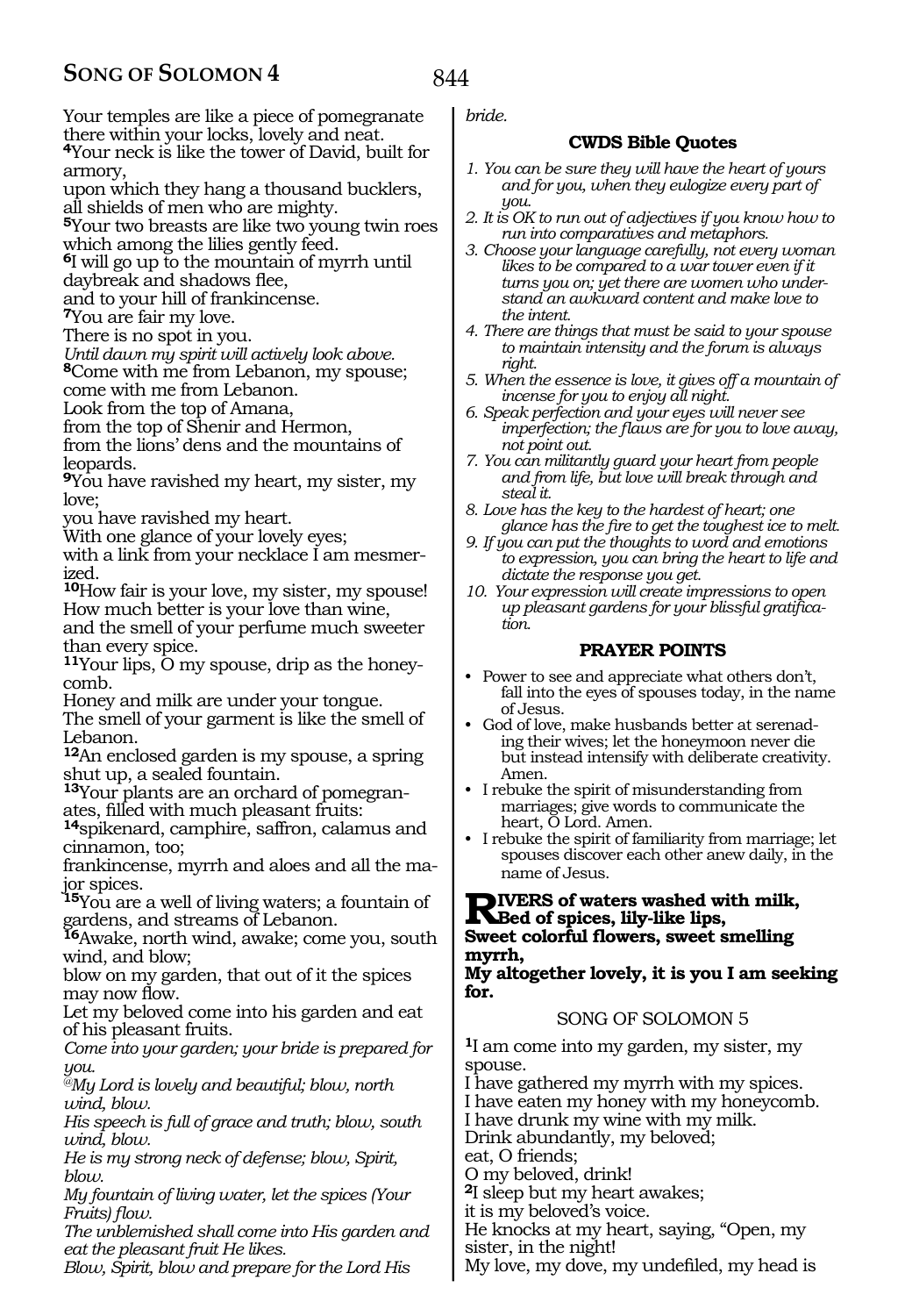filled with dew;

with the drops of the night my locks are covered anew."

**<sup>3</sup>**I have taken off my coat; how can I put it back on?

I have washed my feet; how can I defile them again?

**<sup>4</sup>**By the keyhole of the door my beloved's hand was placed.

My heart was moved for him, and passion filled my face.

**<sup>5</sup>**I rose up to open to him; my hands dripped with myrrh,

my fingers with sweet-smelling myrrh on the handles of the door.

**<sup>6</sup>**I opened to my beloved, but my beloved was withdrawn.

My soul failed when he spoke, but now he was gone.

I sought but could not find him; I called but he did not answer.

**<sup>7</sup>**The watchmen about the city saw me, and they were moved to wrath.

They struck me and wounded me; the guards of the wall took my veil away.

**<sup>8</sup>**I charge you, daughters of Jerusalem, if you find my beloved tell him, I say,

I am sick, I am so love-sick; I am sick because of love.

**<sup>9</sup>**"What is your beloved more than another, fairest of women answer now?

What is your beloved above another that you give us this charge?"

**<sup>10</sup>**He is unblemished and handsome; among ten thousand he is chief.

**<sup>11</sup>**His head is like the most fine gold, with hair black as raven and bushy.

**<sup>12</sup>**His eyes are like doves by the rivers of water banks,

washed with milk and fitly set and delightful to look on.

**<sup>13</sup>**His cheeks are like sweet flowers and like a bed of spice.

His lips drip sweet-smelling myrrh;

they are lilies furthermore.

**<sup>14</sup>**His hand is as gold rings set with beryl and his body glows as fire.

His body is like bright ivory, overlaid with sapphire.

**<sup>15</sup>**His legs are like pillars of marble set on sockets of fine gold.

His countenance is like Lebanon, excellent as the cedars also.

**<sup>16</sup>**He is my altogether lovely, and his mouth, yes, it is most sweet.

This is my love and my friend, daughters of Jerusalem; *don't you see?* 

*@My heart is daily seeking, for the one that I adore; I am love-struck by Jesus, O ye daughters of the earth!* 

# **CWDS Bible Quotes**

*1. The open invitation of love from a lover if accepted and reciprocated, is met by the satisfaction of* 

*love by both parties.* 

*2. The knock of love must be met by a response to open the door to love, or instead of supping with love and of love, you will see the back of love.*

*3. You may ignore love but your heart cannot deny it; your eyes may sleep but your heart has no rest beating for love.*

*4. Love may be insistent and persistent but it must be accepted; the invitation of love may be present but it may not be perpetual; your delay in responding to love may be your deterrent in finding love.*

*5. Love may be doing everything to break down your door and break through to you but it will break away disappointed if it gets no response.*

*6. Your response to love cannot be in your heart only or your heart will fail when love no longer responds or reacts to you.*

*7. You have no need to go searching for love in futility if you appreciate the love searching for you. You have no need to suffer for love when love is suffering and has suffered to hold you.* 

*8. Appreciate and eulogize what is before you, while it is before you in a timely way, or, in hindsight, you will eulogize something that is lost in time in your present pain.* 

*9. Take all the characters and attributes of Jesus and put it all together and you get altogether lovely.*

*10. Search for Jesus with similar passion as you search for love (with all your heart) and you will find Him in ways unimaginable.*

# **PRAYER POINTS**

• Heavenly Lover, Lover of our souls, You gave Your Son because of love; shake hearts and let the earth respond, in the name of Jesus.

• Most high God, give wisdom in relationships to know when true steady love is knocking while there is time. Amen.

• Heavenly Lover, let every spirit turning away the knock of Jesus from the heart doors, be scattered, in the name of Jesus.

• Merciful Father, hold the hearts of your children in Your hands and perfect love on their behalf, in the name of Jesus.

• Let the spirit that puts career and other issues above Your will for their lives, be driven from the hearts of this generation; they shall not sing regrets. Amen.

• By the power in the blood of Jesus, this generation shall hear the voice of love calling and respond in the now time; today the Love of Jesus shall break through many doors. Amen.

### AM my beloved's and he is mine; **I am overcome by your gaze. This is too awesome;**

**I beg, turn your eyes away.**

**He goes down to his garden, to the beds of spices sweet.**

**He feeds in his garden and he gathers the lilies.**

**You who feed among the lilies one who is undefiled,**

**You have overcome me; please turn away your eyes.** 

# SONG OF SOLOMON 6

**<sup>1</sup>**Where has your beloved gone? Oh, where can he be?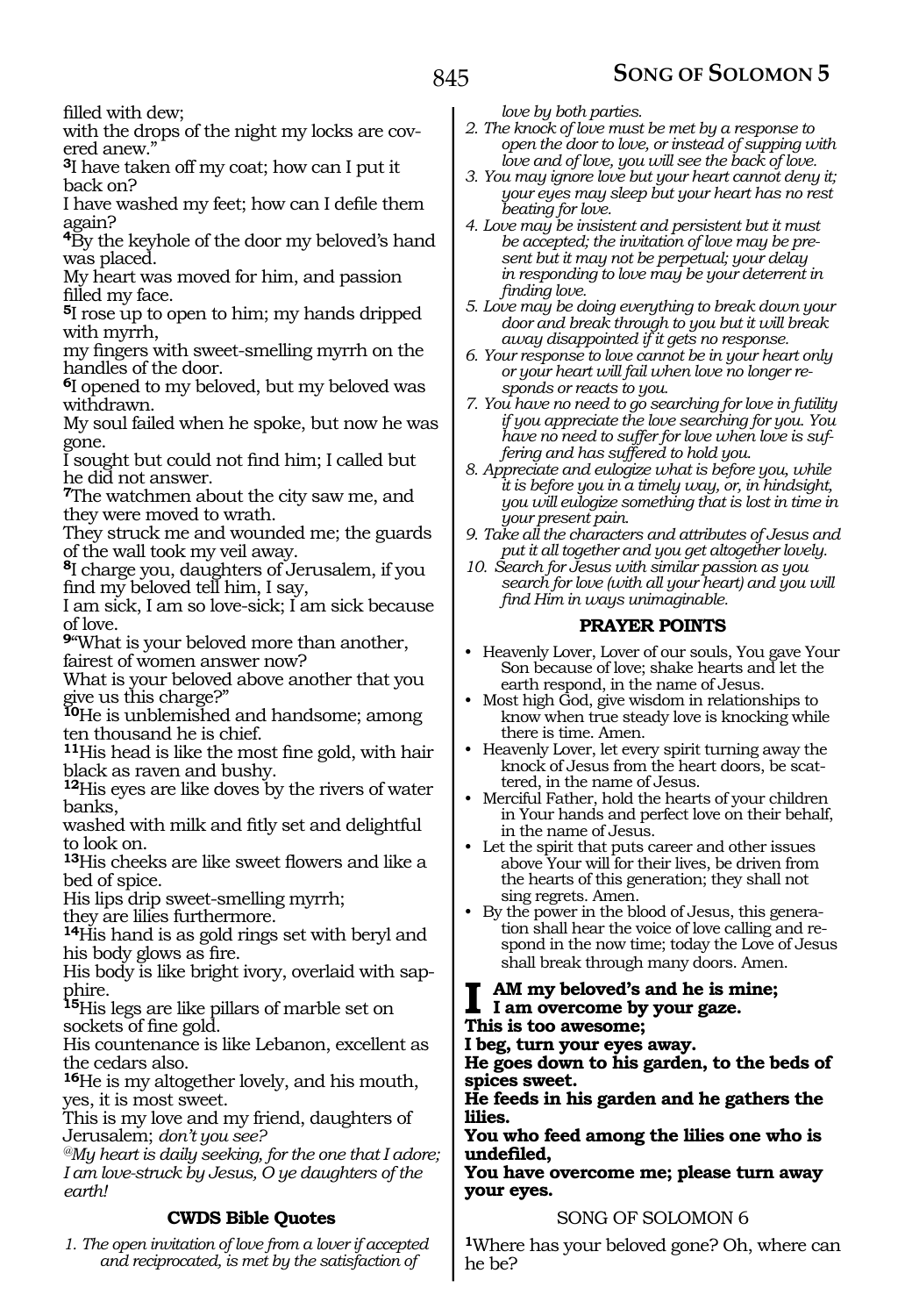# **SONG OF SOLOMON 6**

846

O you fairest among women, where did he turn, do you see?

Tell us where he has turned aside; we want to seek him with you.

**<sup>2</sup>**My beloved is gone to his garden where his beds of spices grow;

to feed his flock in his gardens;

and to gather the lilies also.

**<sup>3</sup>**I am my beloved's and he is mine; among the lilies he now feeds.

**<sup>4</sup>**O my love, you are beautiful as Tirzah, desir- able as Jerusalem,

terrible as an army with banners.

**<sup>5</sup>**Turn away your eyes from me, for by them I am overcome.

Your hair is like a flock of goats on Gilead; my pulse raced as I hasted on.

**<sup>6</sup>**Your teeth are like the flocks of sheep that go up to be washed.

They all bear twins;

seek a barren among them, there is none.

**7**Like a piece of pomegranate, so are the temples within your locks.

**<sup>8</sup>**There are sixty queens, eighty concubines, and so many virgins that we cannot count. **<sup>9</sup>**My dove, my undefiled, she is but one and the same,

the only one of her mother, the favorite of her who bore the pains.

The daughters saw her and blessed her; the concubines praised her.

**<sup>10</sup>**Who is she who looks out as the morning, fair as the moon, clear as the sun?

As terrible as an army with banners. They asked, "Who is she?"

**<sup>11</sup>**I went down into the garden of nuts, the fruits of the valley to see...

to see whether the vine flourished and the pomegranates had bloomed.

**<sup>12</sup>**Before I realized it, my soul made me like the chariots of Amminadib.

**<sup>13</sup>**Return, return, O Shulamite; O Shulamite return!

We want to look on you; Shulamite, return! What will we see in the Shulamite; what will we see in you?

As it were the companies of armies; companies numbering two.

# **CWDS Bible Quotes**

*1. Get passionate and you will attract the attention of others to the one you are passionate about; they will want to seek Him with you.*

*2. Love that is impacted will come searching; your security is in knowing your unique place in the heart cannot be stolen, displaced or replaced.*

*3. Relationship both natural and spiritual comes with releasing yourself and your independence and embracing the gift of belonging: you belong to him and he belongs to you.*

*4. You must let go of the love for yourself and your selfishness in order to embrace love; it forces you to take responsibility for others.*

*5. Compliment distinguishes you as preferred company and celebrated in the heart of the one it is given to.*

*6. Compliments unlock affection: be generous with compliments and you will overflow with affection.*

# **PRAYER POINTS**

- Stir the heaven, O Lord, and let it stir believers to be very passionate about You publicly, without fear and pride. Amen.
- We search for You, my God, knowing You are found at the place where our entire heart gets involved. Amen.
- My King and my God, my heavenly Lover and friend; Abba Father, I own You as my very own Dada and my best friend; it is such a treasure to be called by Your name. Amen.
- Jesus my Savior, I am not my own, I am bought with a price; I belong to You; I live to glorify You. Amen.

# **DAUGHTER of the princes, I cannot help but notice you. The joints of your thighs are like jewels, And your feet, how beautiful are they with shoes.**

**Let us go into the garden, See the grapes and check the bud. You are so fair and so pleasant; There I will give to you my love.** 

# SONG OF SOLOMON 7

**<sup>1</sup>**How beautiful are your feet with shoes, O daughter of the princes. The joints of your thighs are like jewels, as if sculptured by cunning craftsmen. **<sup>2</sup>**Your navel is like a round goblet; for liquor it has no need.

Your belly is like a heap of wheat set among lilies,

and your breasts, yes, let me speak, **<sup>3</sup>**your two breasts are like two young twin roes.

**<sup>4</sup>**Your neck is like a tower of ivory, your eyes like the fish pool of Heshbon by the gate of Bath-rabbim for beauty. Your nose is like the tower of Lebanon which looks toward Damascus.

**5**Your head fits in place just like Mount Carmel.

Your hair has a soft purple look.

The king is captive to your perfection.

**<sup>6</sup>**How fair you are and pleasant,

O love, with your delights! O delightful thing! **<sup>7</sup>**Your stature is like a palm tree.

Your breasts like clusters of grapes.

**<sup>8</sup>**I said, "I will go up to the palm tree and the boughs I will embrace."

Your breasts are also like clusters of the vine. The smell of your breath is like the apples.

**<sup>9</sup>**The roof of your mouth like the best of wine. The wine goes down sweetly for my beloved, and causes the lips of the sleeping man to speak.

**<sup>10</sup>**I am my beloved's, yes I am, and his desire is towards me. **<sup>11</sup>**Come, my beloved, come;

let us go out into the field;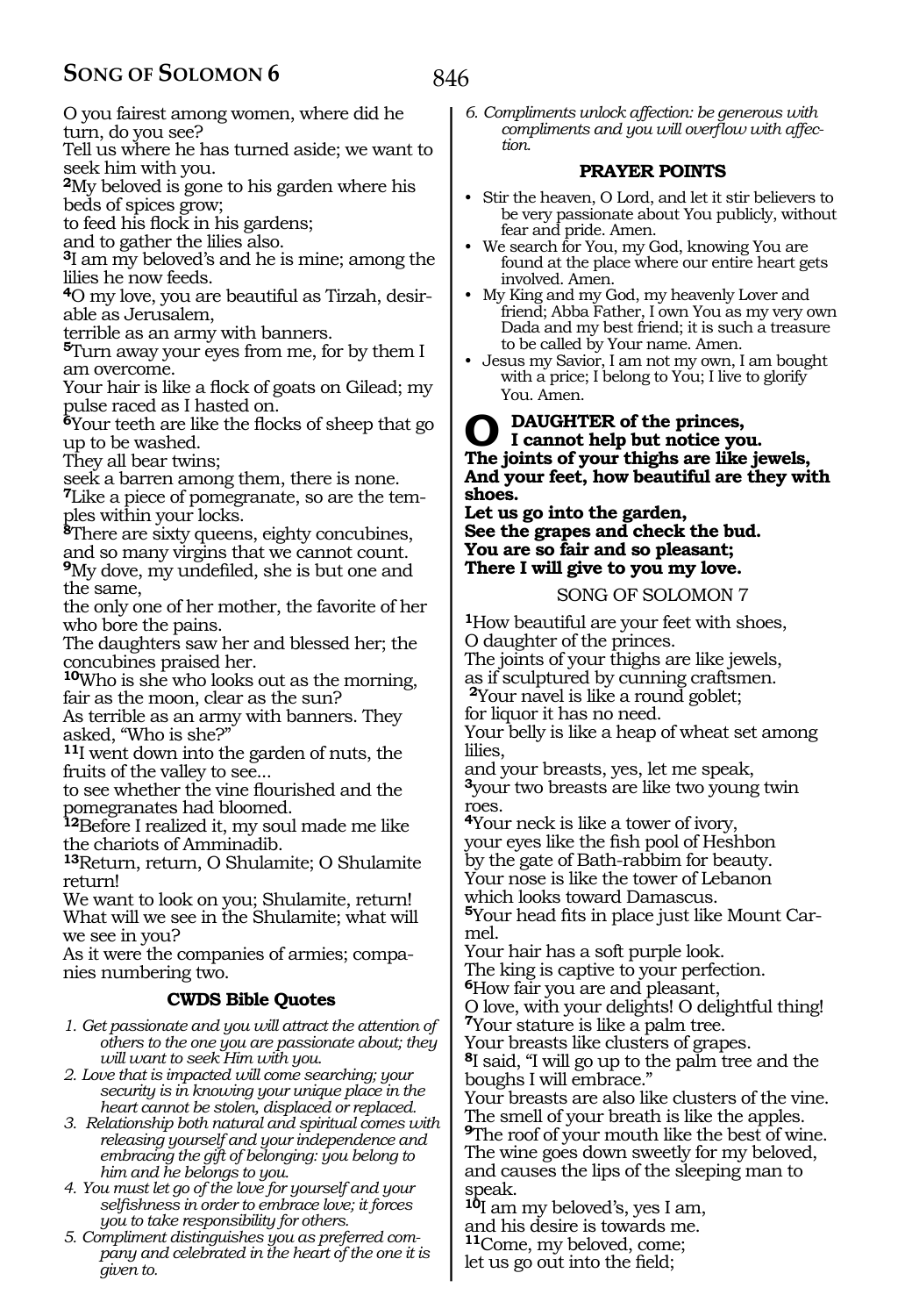let us lodge in the villages. **<sup>12</sup>**Let us get up early, you and me. Let us go into the vineyards; see if the vine is flourishing. Whether the tender grapes appear and the pomegranates are budding. Among the grapes and pomegranates, I will give to you my love. **<sup>13</sup>**As the mandrakes give a fragrant smell, I have laid up for you, my dove, all manner of pleasant fruits; new and old are at my gate.

# **CWDS Bible Quotes**

- *1. A love relationship is only impressive if it is expressive; for it to be filled with contentment it must be filled with verbal commitments and compliments.*
- *2. Pay attention to details about your spouse and you will get detailed attention from your spouse you cannot pay for.*
- *3. Exaggerate the strengths of your spouse, clothe the weaknesses and you will both be happy and looking good all the time.*
- *4. Did you notice her dress, her feet, her shoes, her fingernails, her perfume? Did you appreciate the meal? Exaggeration in compliments guarantees exertion in pleasing and contentment.*
- *5. Exaggeration in relationships is not dishonesty, it is doors of truths you are knocking down on your path to discovery; it is the divine qualities you are cultivating with your tongue; it is the water with nutrients that makes your garden bloom.*
- *6. Celebrate love like the words of a song and it will all fall in rhythm and tune when you make love.*
- *7. Make love feel appreciated and desired and it will make your best desires a reality; make love feel celebrated and it will celebrate you.*
- *8. Make love feel wonderful and it will fill you with loving wonders; make love feel wanted and it will give you all you want and more; love is not already made, make love.*
- *9. Make love with your words and it will make your world a love affair.*

# **PRAYER POINTS**

- Power to express admiration, appreciation and praise be at the heart of every marriage; let praise permeate our marriage to You Jesus. Amen.
- Holy Spirit, open the eyes of husbands and wives in this generation to new things to appreciate about their spouses every day and new and unique ways to express it. Amen.
- Every spirit taking relationships for granted, be driven from our minds and hearts, in Jesus name. We will appreciate love; we will express it and we will exaggerate. Amen.
- My God my Father, I will celebrate every strength in my spouse and friends, and I will support and undergird every weakness until my appreciation for them is perfect in spite of, or until they are perfected. Amen.
- I declare that my mouth shall speak pleasant things at all times; that in honesty and faith I exaggerate; the weak are made strong by my words; I am good company to be with. Amen.

**SET me as a seal upon you,**<br> **Set is as strong as death.**<br> **Mony waters connect suppek low Many waters cannot quench love, Nor can the floods drown it. As a seal upon your heart, And a seal on your arms, Set me before you. Parade me in your warmth. For many waters cannot quench love. By many floods it will not be drowned. Give everything in your house, You will find, it cannot be bought, nor can it be earned.** 

# SONG OF SOLOMON 8

**<sup>1</sup>**Oh, that you were like my brother who nursed at the breast of my mother; then when I find you outside I would kiss you; I would not be despised. **<sup>2</sup>**I would bring you to my mother's house, who once instructed me what to do. I would cause you to drink spiced wine, and my pomegranate juice. **<sup>3</sup>**His left hand would be under my head; by his right hand I would be embraced. **<sup>4</sup>**Do not stir up my love until he is ready, O daughters of Jerusalem; you must not wake him up until he pleases. **<sup>5</sup>**Who is this who comes from the wilderness, leaning on the one he loves? I raised you up under the apple tree; there your mother brought you forth, yes, there she who bore you brought you forth. **<sup>6</sup>**Set me like a seal upon your heart; as a seal upon your arm, for love is as strong as death, and as the grave, jealousy harms. The coals of it are coals of fire, which have a most vehement flame. **<sup>7</sup>**Many waters cannot quench love nor cause it to lose its aim.

Many waters cannot quench love, neither by the floods can it be drowned. If a man gives all the wealth of his house for love,

it would be utterly despised and turned down. **<sup>8</sup>**We have a little sister

who has no breasts, for she is small.

What shall we do for our sister

in the day she is spoken for?

**<sup>9</sup>**We would build on her a palace of silver, ah, yes, if she was a wall,

and enclose her in boards of cedar

if she was a door.

**<sup>10</sup>**I am a wall; my breasts are like towers; as one who found favor was I in his eyes. **<sup>11</sup>**Solomon had a vineyard at Baal-hamon;

to keepers he gave the rights.

Each of the caretakers was to bring him,

a thousand coins for the fruits.

**<sup>12</sup>**My vineyard is mine,

and it is before me.

Solomon may have a thousand,